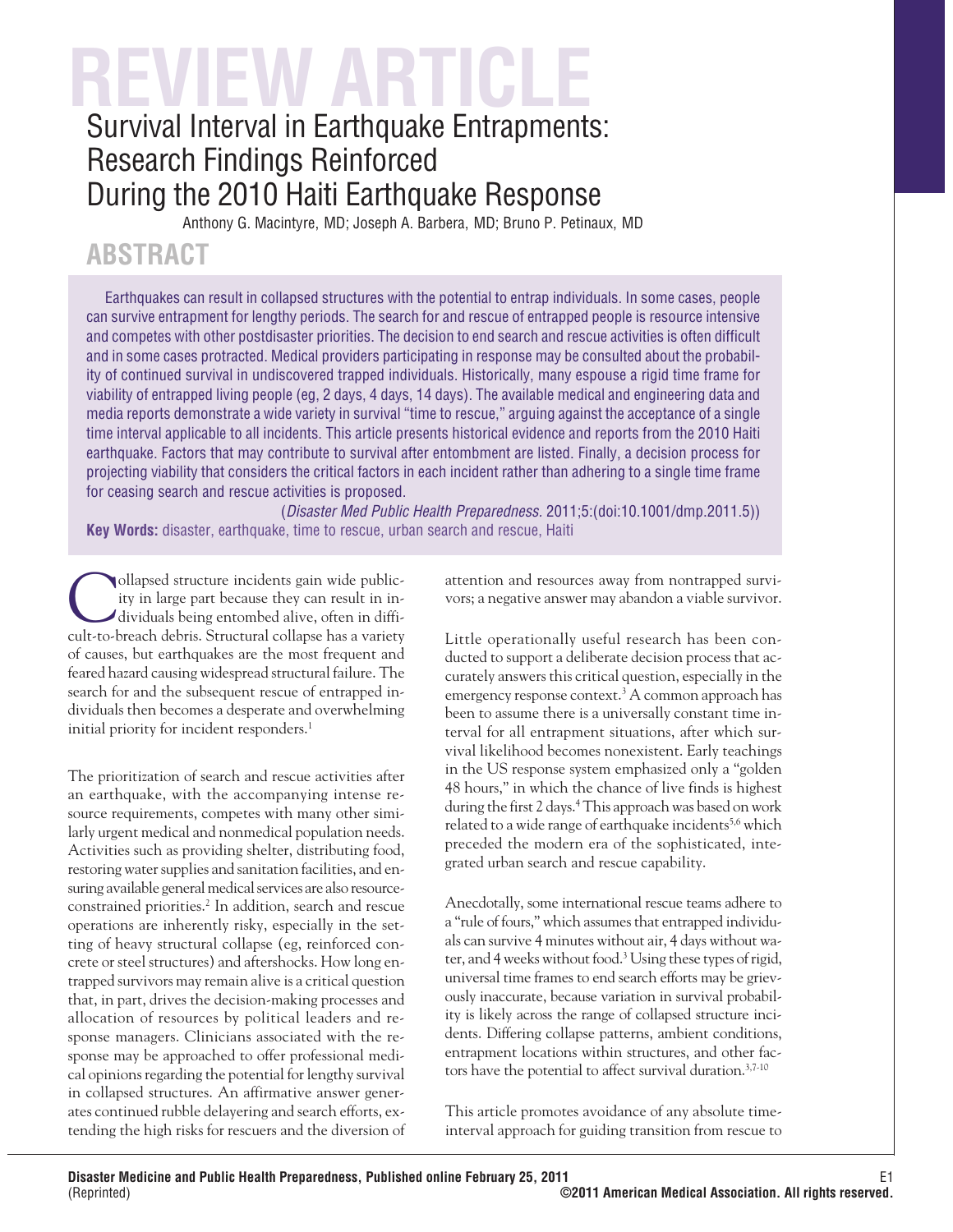recovery across all incidents. Historical data are reviewed and empirical observations related to prolonged postearthquake entrapments are presented from the 2010 Haiti earthquake. The factors that may contribute to victim survival in collapsed structures are discussed. Many of these variables, in the end, are not directly medical in nature. Finally, the authors propose a strategy, based upon current understanding, for the decisionmaking process that determines when further search and rescue activity is no longer warranted.

## **HISTORICAL EVIDENCE AND THE 2010 HAITI EARTHQUAKE EXPERIENCE: LATE RESCUES**

Based on experience after many earthquakes, the majority of documented live rescues are accomplished within the first 5 to 6 days.3 The veracity and completeness of the data for this conclusion, however, are problematic. A common phenomenon in the immediate aftermath of collapsed structure incidents, especially earthquakes, is the lack of detailed reporting of the rescued survivors' entrapment situation. This is likely a consequence of multiple factors including the chaotic circumstances encountered during these complex incidents and the geographically distributed nature of the emergency response. In addition, many technically simple rescues are accomplished by incident bystanders (eg, family, neighbors).11-13 These "perishable data" have never been captured in real time using objective and verifiable methods.

Data used in time-to-rescue discussions are often derived from 2 commonly available sources: traditional peer-reviewed medical literature and media reports. Both have their advantages and disadvantages when conducting analyses to determine factors that contribute to survival and the resultant survivable entrapment interval.

In the medical literature, publications related to this subject generally focus upon injury patterns sustained in trapped person cohorts, with little objective detail about the time to rescue of entrapped people or the conditions in which they were confined. This deficiency was noted in a 2006 systematic review of the medical literature that searched for descriptions of prolonged time to rescue of survivors.3 The research identified 34 major earthquakes occurring during the period 1985-2003. In the published English-language medical literature during the study interval, the longest reported time to rescue was an imprecise 13 to 19 days after the 1988 Armenian earthquake in the Soviet Union.14 The next longest documented rescue was 8.7 days after the 1985 Mexico City earthquake,<sup>15</sup> and 5.6 days after the 1999 Marmara earthquake in Turkey.16 It should be noted that certain large earthquakes such as the Tangshan earthquake in China in 1976 predate the study interval. At least 1 Tangshan-related publication presents data about 34 patients rescued at 5 days and 1 rescued as late as 13.3 days postcollapse.<sup>17</sup>

Since the 2006 publication of the systematic review, other researchers have become more consistent in relating time to rescue when presenting patient data from earthquake entrapments. For example, publications related to the 2008 Wenchuan earthquake in China reveal some late rescues occurring at 5.01 and 6.4 days, respectively.18,19

Close scrutiny of this time-to-rescue reporting in the medical literature, however, reveals recurrent problems with the data. Many articles rely on retrospective data-collection methods, some using only significantly delayed interviews with response officials.14 Other methods of retrospective data collection, such as surveys filled out by hospitals that treated injured people, have been used.16 Some studies report only the time interval between collapse impact and hospital arrival.<sup>20</sup> This interval can obviously vary significantly from the actual time to rescue due to distance and disrupted transportation. In other studies, it is even hard to ascertain whether patients in the data sets were ever entrapped by an earthquake-induced collapsed structure or instead were injured by falling debris or other nonentrapment mechanisms. The majority of articles in the medical literature focus on hospital-based care, and hence almost none report factors surrounding the rescue that could be important for the field personnel making determinations about overall survivability immediately after the incident.

Media reports are the second commonly used source for rescue information. More detail is generally available, and given technological capabilities in the modern media era, some rescues are even videotaped or broadcast live as they evolve. The review by Macintyre et al included a comprehensive LexisNexis search of the English-language media for the postearthquake periods of 34 identified large seismic incidents.3 Criteria for a "credible" report were prospectively developed. The research produced some interesting results: of the 34 earthquakes studied, prolonged time to rescue was described by the media during 18 events. The longest time to rescue was after a 1990 earthquake in the Philippines, with a 14-day entrapment under a collapsed hotel. Most reports noted that live saves were recovered by days 5 to 6 after the impact. Some media reports included conditions such as state of the building, weather, and preexisting medical conditions. These details about the incident parameters are helpful in the overall analysis. It is obvious, however, that media reporting can be highly variable in specificity, and the veracity can be difficult to assess.

Furthermore, both the medical literature and media reports may be confounded by a factor rarely discussed in the professional literature. Actual earthquake-caused entrapments can be difficult to differentiate from "crawlback" situations: individuals who enter the collapsed structures at some point after the earthquake, only to be trapped subsequently or feign entrapment when detected within the rubble.<sup>21,22</sup> Secondary collapses, especially during aftershocks, can confine individuals who entered weakened structures at some point after the initial structural failure. Although these individuals may still require rescue, the time of their rescue can erroneously raise the hope that others missing since the initial earthquake may also remain alive under the rubble, thus prolong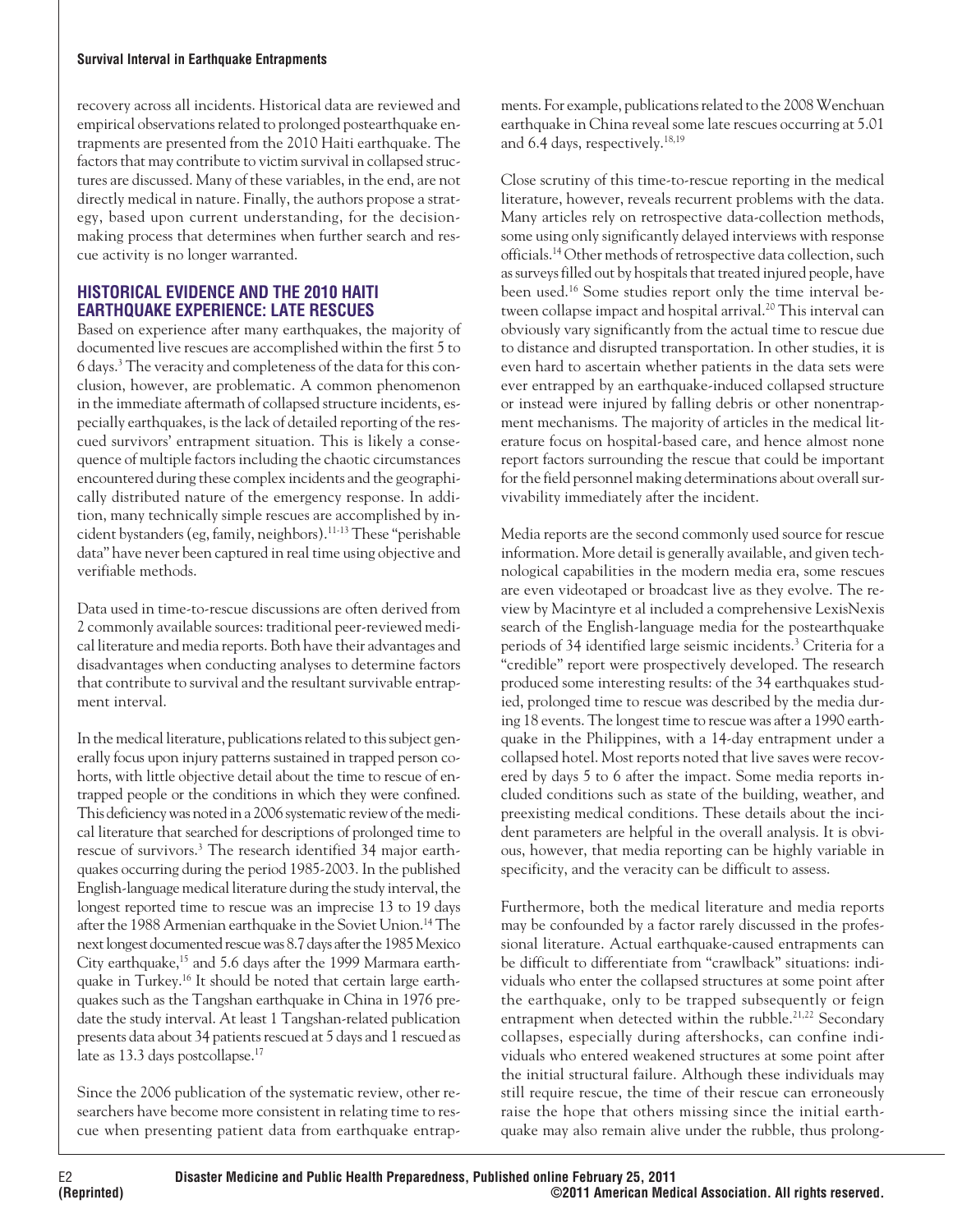ing the decision to transition to recovery. "Rescue" from these presumably prolonged entrapment situations is commonly presented as dramatic, with widespread media attention. The crawlback issue, however, is only occasionally raised by the media and is not consistently investigated. Amended reports are infrequently published<sup>23</sup>; when they do occur, they are rarely as well publicized as the initial rescue.

Consistent data reporting by professional rescue teams could address much of the current data deficit. To date, there is no consistent data collection process and no central repository for aggregating and archiving these data. If one existed, it could be considered a prime source for researchers. To illustrate this concept, 1 rescue team's recent experience in responding to the January 2010 Haiti earthquake is presented. It provides insight into times to survival and the many factors that may contribute to or compromise survival.

The Fairfax County Urban Search and Rescue Program is a US-based team that is sponsored by the federal government and Fairfax County, Virginia. There are 28 federal/local jointly sponsored urban search and rescue task forces for domestic emergencies in the United States. Federal support for these programs is provided by the Federal Emergency Management Agency/Department of Homeland Security. Fairfax is 1 of 2 task force programs also sponsored by the Office of US Foreign Disaster Assistance/US Agency for International Development for international deployment. The Office of US Foreign Disaster Assistance dispatched a comprehensive Fairfax heavy urban search and rescue task force (USA-1) to Haiti immediately after the earthquake. A second, intermediate capability from Fairfax was deployed the following day.

During the Haiti earthquake response, Fairfax County's Urban Search and Rescue task forces recorded the details of rescues in which they participated. The overarching factors surrounding patients' entrapment and subsequent rescue are presented in Table 1.

It is important to understand the rescue context for the data presented in the table:

- All of the cases cited in Table 1 required the use of specialized equipment for successful rescue: all of the individuals were entrapped to such a degree that bystanders with or without hand tools could not extricate the person. Even with sophisticated training and rescue equipment, most of the extrications entailed hours of intensive effort.
- Some of the individuals required critical medical intervention while entrapped. Other successful rescues produced clinically stable patients without apparent injury who even declined transport to a hospital. The latter entrapped cohort would not be included in any traditional medical reports that capture patient data only through hospital treatment of survivors.
- Most of the entrapped individuals were located by bystanders or by rescuers using voice callout search methods.
- Multiple rescues were reported by other international teams. As an example, other US teams rescued 22 individuals after day 5. The final rescues by US-based teams occurred on day 7, when a total of 7 survivors were extricated.

Several extremely late rescues were reported in the media following the Haiti earthquake. These are summarized briefly in Table 2, with details discerned from the media reports. Media reports typically are not specific, providing days rather than hours of entrapment postearthquake to rescue. As can be discerned from Table 2, some of the reports of late rescues provided by the media included information suggesting that the veracity of time spent in the rubble is difficult to ascertain, and some claims are doubtful.

It is evident that accurate data for times to rescue are often difficult to obtain using current methods, and associated factors related to each entrapment situation are even less available. For many earthquakes, documented live rescues are reported to happen only within a few days of the earthquake. For others such as Haiti, rescues are reported for an extended period after the impact (at a minimum, US data can verify multiple rescues of earthquake-entrapped survivors on day 7). Better understanding of this critical issue requires consistent reporting of all entrapments, with additional data on factors predisposing to survival captured by the data collection process.

## **FACTORS CONTRIBUTING TO OR COMPROMISING SURVIVAL**

Factors that promote or compromise entrapment survival have been evaluated through empirical observation of several decades of experience in collapsed structure response. Some of these factors have been researched and reported in the engineering rather than the medical literature. The detailed rescue data from the Fairfax County Urban Search and Rescue experience in Haiti provides further objective support for the validity of many previously suggested factors. Analysis of the variables develops support for a general algorithm for responders and political leaders alike in determining when rescue efforts are no longer warranted. Given the wide variability of earthquakes and their effects, it now seems more prudent to search for information that supports the development of decision tools rather than pursuing an absolute time interval for entrapment survival.

Important variables that affect survivability include the following:

• Cause of structural collapse: This article focuses on the earthquake as the cause for structural collapse, but a wide range of causes can induce building failure. Many of the other causes, including explosions, tsunamis, and fires, have additional effects such as heat, smoke, shrapnel, and drowning that can affect survival negatively. For example, data indicate that fires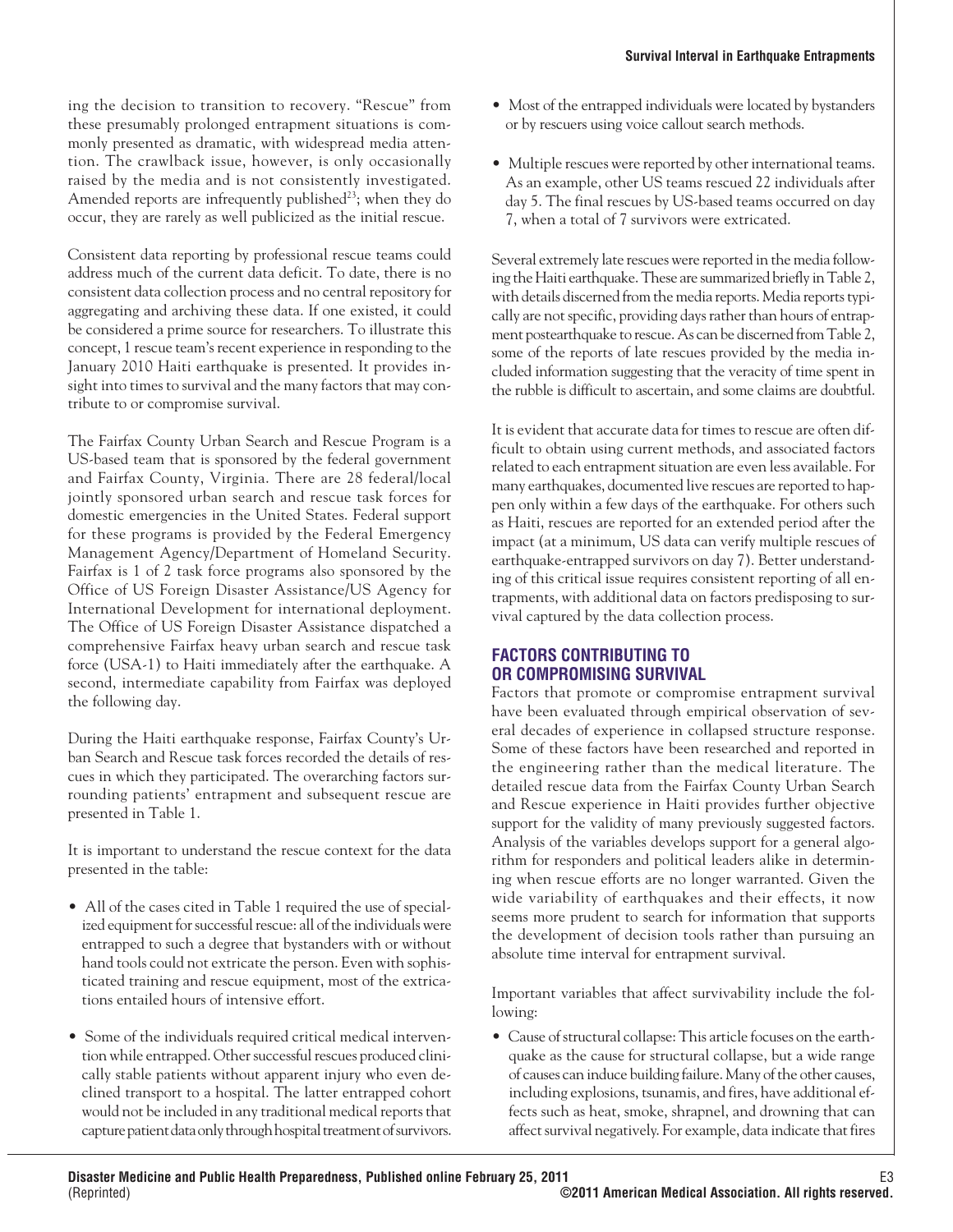# **TABLE 1**

## **Fairfax County Urban Search and Rescue Patient Data From Rescues Responding to Haiti 2010 Earthquake**

| Survivor<br>No. | <b>Patient</b><br>Age (y),<br>Sex | <b>Time to Rescue,</b><br>Days, From<br><b>Earthquake</b><br><b>Occurrence</b> | <b>Patient</b><br><b>Location in</b><br><b>Structure</b>                                                                                       | <b>Patient Condition</b>                                                                                                                  | Medical<br><b>Interventions</b>                                                                                                                                           | <b>Comments</b>                                                                                                                                                                                                                                              |
|-----------------|-----------------------------------|--------------------------------------------------------------------------------|------------------------------------------------------------------------------------------------------------------------------------------------|-------------------------------------------------------------------------------------------------------------------------------------------|---------------------------------------------------------------------------------------------------------------------------------------------------------------------------|--------------------------------------------------------------------------------------------------------------------------------------------------------------------------------------------------------------------------------------------------------------|
| 1               | 37, male                          | 1.61                                                                           | Buried in multilevel structure,<br>entrapped but not pinned                                                                                    | Stable, alert                                                                                                                             | Medical evaluation only; oral<br>rehydration provided<br>through a pipe before<br>patient was accessed by<br>rescuers                                                     | 5-h extrication after being<br>located; originally found by<br>coworker; patient entrapped<br>with a functioning radio;<br>patient walked away<br>relatively uninjured                                                                                       |
| 2               | 46, male                          | 2.24                                                                           | Buried in multilevel structure,<br>entrapped but not pinned                                                                                    | Stable, alert                                                                                                                             | Medical evaluation only;<br>carried out of building                                                                                                                       | Fairfax assisting French<br>rescue team.                                                                                                                                                                                                                     |
| 3               | 64, female                        | 2.25                                                                           | Buried in multilevel structure,<br>entrapped but not pinned                                                                                    | Stable, alert                                                                                                                             | Medical evaluation only;<br>carried out of building                                                                                                                       | Fairfax assisting French<br>rescue team                                                                                                                                                                                                                      |
| 4               | 69, female                        | 2.26                                                                           | Buried in multilevel structure,<br>entrapped but not pinned                                                                                    | Stable, alert                                                                                                                             | Medical evaluation and minor<br>local wound care; carried<br>out of building.                                                                                             | <b>Fairfax assisting French</b><br>rescue team                                                                                                                                                                                                               |
| 5               | 31, female                        | 2.32                                                                           | Buried in multilevel structure.<br>entrapped but not pinned                                                                                    | Stable, alert                                                                                                                             | Medical evaluation only:<br>carried out of building                                                                                                                       | <b>Fairfax assisting French</b><br>rescue team                                                                                                                                                                                                               |
| 6               | 28, female                        | 2.44                                                                           | Buried in multilevel structure,<br>entrapped in crouching<br>position, unable to move;<br>hand also pinned                                     | Unstable, altered mental<br>status (delirious), obvious<br>crush injury                                                                   | Medical evaluation while<br>entrapped; subcutaneous<br>fluids then intravenous<br>fluids when accessible; IV<br>bicarbonate, pain<br>medications                          | $>$ 10-h extrication once patient<br>located; originally found by<br>bystander looking for<br>another patient (callout);<br>transported to field hospital;<br>crush syndrome and ARDS,<br>survived and out of critical<br>care as of 10 d<br>postextrication |
| 7               | 30, male                          | 2.65                                                                           | Buried in elevator in collapsed<br>elevator shaft, multistory<br>building; entrapped but not<br>pinned                                         | Stable, alert                                                                                                                             | Medical evaluation only; oral<br>fluids while entrapped                                                                                                                   | Located via voice callout;<br>walked away from structure                                                                                                                                                                                                     |
| 8               | 54, male                          | 2.7                                                                            | Buried in elevator in collapsed<br>elevator shaft, multistory<br>building; entrapped but not<br>pinned                                         | Mildly altered mental status;<br>open wound on 1 extremity                                                                                | Medical evaluation; wound<br>care and splinting of<br>extremity                                                                                                           | Located via voice callout;<br>imbibed own urine in an<br>effort to survive;<br>transported to field hospital;<br>survived                                                                                                                                    |
| 9               | 27, male                          | 2.78                                                                           | Entrapped in multistory<br>building                                                                                                            | Stable, alert                                                                                                                             | Medical evaluation only                                                                                                                                                   | Entrapped in multistory<br>collapse; located by voice<br>callout and use of technical<br>search equipment; walked<br>away from structure                                                                                                                     |
| 10              | 60, male                          | 2.86                                                                           | Entrapped in multistory<br>building, pinned by legs                                                                                            | Unstable, altered mental<br>status                                                                                                        | IV rehydration, IV bicarbonate;<br>induction and intubation<br>while entrapped; antibiotics<br>provided before French<br>team conducted double<br>amputation to extricate | <b>Fairfax assisting French</b><br>rescue team; patient<br>helo-evacuated to US Naval<br>asset; died 2 d later                                                                                                                                               |
| 11              | 39, female                        | 2.9                                                                            | Entrapped in multistory<br>building, 1 extremity pinned                                                                                        | Dehydrated, stable                                                                                                                        | Intravenous fluids and<br>bicarbonate provided before<br>extrication; was able to<br>drink postextrication and<br>transferred to field hospital                           | Located by voice callout and<br>technical search equipment;<br>transferred to field hospital                                                                                                                                                                 |
| 12              | 27, female                        | 2.92                                                                           | Entrapped in multistory<br>building, not pinned                                                                                                | Dehydrated, altered mental<br>status                                                                                                      | Intravenous fluids provided,<br>medical evaluation<br>conducted on site after<br>extrication                                                                              | Located by voice callout and<br>technical search equipment;<br>released from medical care<br>at site once rehydrated                                                                                                                                         |
| 13              | 25, female                        | 2.99                                                                           | Entrapped in multistory<br>building                                                                                                            | Critical condition; dehydrated<br>and severe extremity injury<br>due to compression                                                       | Intravenous rehydration,<br>bicarbonate during<br>extrication                                                                                                             | Located by voice callout and<br>technical search equipment;<br>Transferred to field hospital<br>on extrication                                                                                                                                               |
| 14              | 29, female                        | 4.1                                                                            | Entrapped and pinned in<br>multistory building;<br>collapsed spiral staircase<br>with multiple deceased<br>around and entangled with<br>victim | Critical condition, altered<br>mental status (delirious)<br>initially; pinned by 3<br>extremities and initially poor<br>access to patient | IV rehydration, IV bicarbonate,<br>pain management, sedation<br>once accessed; IV<br>antibiotics; splinting of 1<br>extremity; induced and<br>intubated once extricated   | >12-h rescue operation once<br>accessed; located by voice<br>near another survivor<br>extricated from same area;<br>transported to field hospital;<br>survived; received 1<br>extremity amputation in<br>hospital                                            |
| 15              | 21, female                        | 5.4                                                                            | Entrapped and pinned in<br>multistory building; good<br>access to patient but<br>trapped face down, pinned<br>by arm                           | Critical condition, altered<br>mental status (delirious)                                                                                  | IV rehydration, IV bicarbonate,<br>pain management;<br>conscious sedation while<br>Martinique and French<br>teams conducted<br>amputation of entrapped<br>limb            | <b>Fairfax assisting Martinique</b><br>and French rescue teams;<br>transported to field hospital;<br>survived                                                                                                                                                |
| 16              | 25, female                        | 7.22                                                                           | Entrapped and pinned in<br>multistory building; under<br>multiple slabs in a space<br>with a table lying prone                                 | Mildly altered mental status;<br>no obvious injuries                                                                                      | Oral hydration using IV tubing<br>with NS and 1 A D50W;<br>further medical assessment<br>and treatment once<br>extracted                                                  | <b>Fairfax assisting French</b><br>rescue team; transported to<br>field hospital                                                                                                                                                                             |
|                 |                                   | ARDS=Acute Respiratory Distress Syndrome; NS=normal saline.                    |                                                                                                                                                |                                                                                                                                           |                                                                                                                                                                           |                                                                                                                                                                                                                                                              |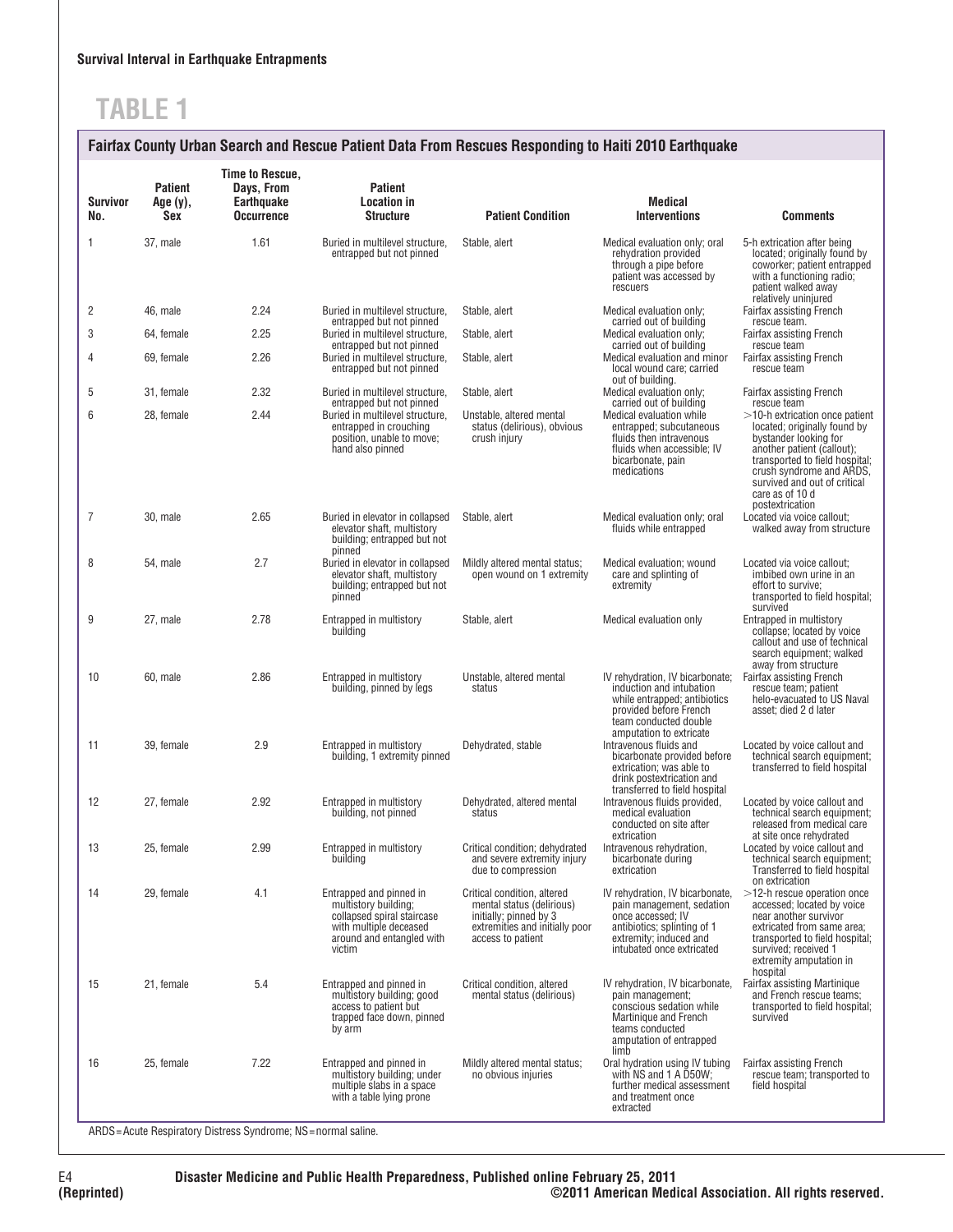# **TABLE 2**

#### **Media Reports Describing Survivors From Prolonged Entrapment After the 2010 Haiti Earthquake Patient Age (y), Sex Approximate Time to** Rescue, Days **Comments** 11, female 8 8 Pulled from collapsed 2-story house by her family<sup>24</sup> 84, female 10 Extricated from collapsed house by unknown rescuer<sup>24</sup> 21, male 10 Patient reports drank own urine, no access to food; rescued by international team<sup>24</sup> 24, male 11 Rescued by international teams from collapsed multistory structure; appeared in good condition and stated he survived by diving under a desk during earthquake; claimed sustenance from access to soft drinks and crackers<sup>24</sup> 35, male 14 Rescued with assistance of US military personnel from building frequented by looters<sup>25</sup>; in subsequent statement, the individual clarified he had entered building several days after the earthquake<sup>26</sup> 16, female 15 Rescued from bathing area of collapsed house by international rescue team<sup>24</sup>; emaciated but lucid during extrication; a spokesman for the rescue team stated, "We think she has been in there since the earthquake."<sup>27</sup> Attempts by authors to follow up facts concerning entrapment through official channels were not successful 28, male 27 Rescued by bystanders; brought to a clinic where he initially claimed he had no access to food or water while entrapped; treating physicians were supportive of his entrapment claim despite reportedly normal laboratory parameters<sup>28</sup>; doctor says vendor may have been in rubble; subsequent article raised questions<sup>29</sup>; later, published interview with the individual reported information inconsistent with earlier statements, further undermining veracity of reported length of entrapment $30$

None of these rescues overlaps with the data set in Table 1.

after earthquakes decrease survivability.<sup>31</sup> Alternatively, structures affected by subsistence or construction errors may fail in a more controlled fashion, providing more void spaces and air exchange that promote survival.

- Ambient meteorological conditions: Temperature extremes can affect survivability. Cases are documented in which survivors of earthquakes are extricated having hypothermia or hyperthermia.6 Even mild temperatures can cause rapid onset of hypothermia if people are trapped against concrete with little ability to move around. Other meteorological conditions beyond temperature should be considered (eg, humidity, freezing rain, snow), with their potential to affect both survival and rescue efforts.
- Air supply/microclimate: Individuals need adequate air exchange within the entrapment space to survive. In addition, specific substances common to collapse scenarios, such as dust, smoke, and hazardous chemicals, can present fatal inhalational injury to entrapped survivors.
- Status of patients preimpact: Significant comorbidities, when present before the collapse, have the potential to negatively affect survivability. Although comorbidities have been documented to decrease survivability in at least 1 earthquake,<sup>32</sup> it should be noted that survivors with comorbidities are often extricated and do survive. In addition, many entrapment situations present a challenge in prospectively factoring this into any decisions about a transition from rescue to recovery. Alternatively, some human conditions may increase the likelihood of survival. The collapsed wings of 2 hospitals in the 1985 Mexico City earthquake yielded 40 newborns and infants days after the earthquake struck, possibly protected due to their small size and their positions in incubators and cribs.<sup>33,34</sup>
- Survivor behavior: Several researchers have, with mixed success, examined survivor behavior at the time of impact that may influence survivability.35-37This can be highly variable due

to both human and earthquake characteristics. In the Haiti earthquake, it appears that the 35- to 37-second earthquake created the greatest surface jolt toward the end of the shaking. Many victims were found in hallways and stairwells where they were trapped in their escape attempt. In the Tangshan earthquake, which occurred at night and was preceded by a significant preshock, many individuals were trapped while sitting in bed. The resultant spinal hyperflexion has been thought to be the leading factor in the large amount of paralysis created by the earthquake. People's behavior after entrapment may also influence survival. Fluid conservation (including individuals' drinking their own urine), actions to attract attention, and movement within a void space have been reported anecdotally as factors that presumably extend survival. Recent technological developments, particularly cellular telephones and texting capability, have provided expanded opportunity for survivors to influence their rescue. For example, in one 2010 Haitian rescue situation, an international team located a trapped survivor in a food market by tunneling to the area reported by the survivor through her cellular telephone as the entrapment location (author's observation).

• Access to water and/or food: Access to water has a powerful impact on survivability, especially in extremes of temperature and as entrapment time evolves. Conscious survivors can access fluids for hydration from a range of sources, such as broken water lines, rainwater, or even fluids externally furnished by bystanders who, although unable to extricate the person, provide drinks.<sup>3,38</sup> The authors participated in a rescue in the Haiti earthquake aftermath in which 1 survivor received water through a pipe inserted in the rubble, and in a rescue in the Philippines in 1990 in which a trapped survivor was fed juice through an intravenous line that was snaked into the debris. Food availability may prolong survival in extremely lengthy entrapments, especially if the food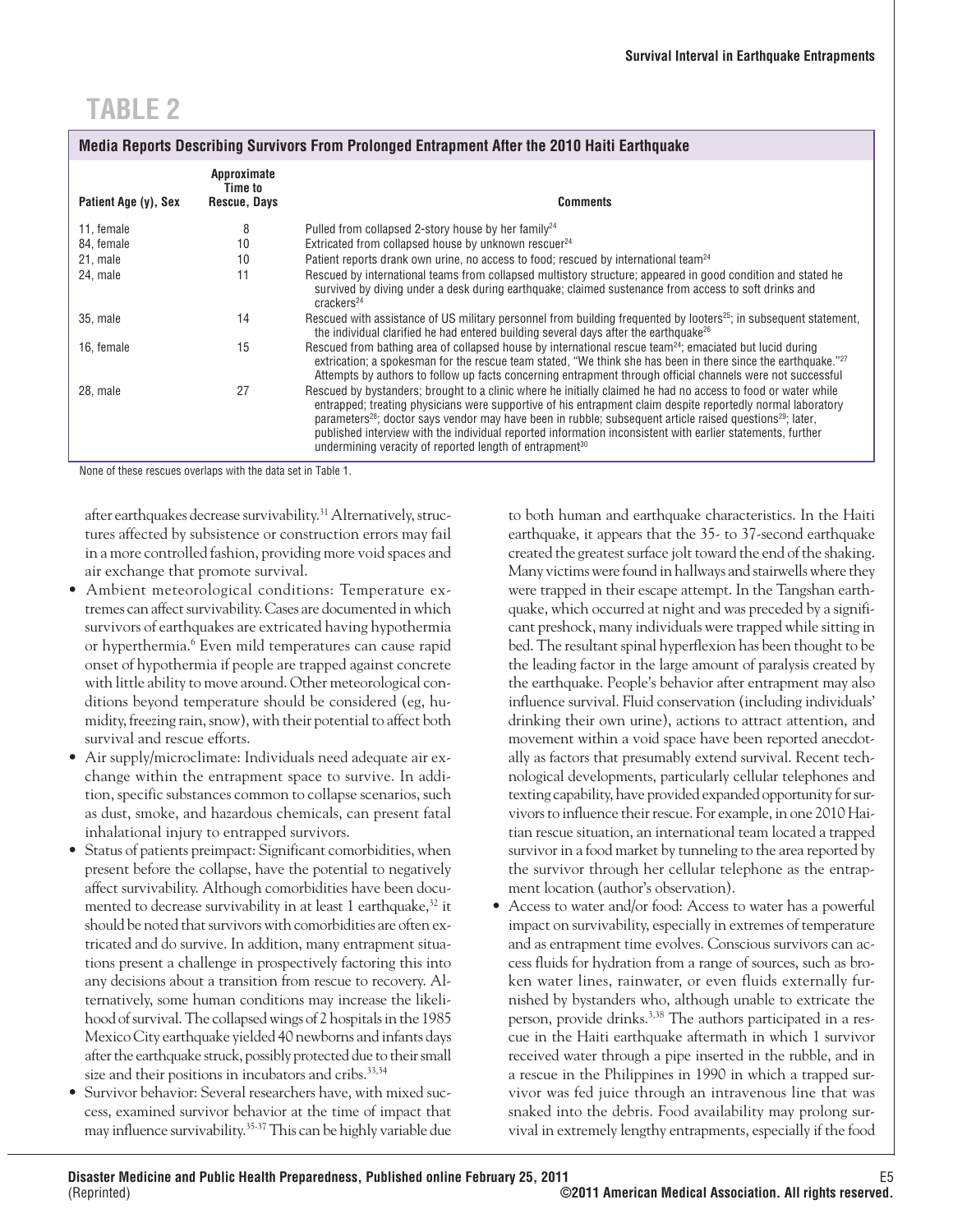source contains fluid. Multiple cases of entrapped individuals eating food colocated with them during entrapment have been documented: biscuits,  $24$  pancakes,  $3$  and apples.  $39$  For decision makers, the interval for successful rescues may be extended if periods with significant rainfall are encountered. Alternatively, collapsed structures without running water, such as those in some areas of Haiti, may decrease overall survival chances, particularly during dry weather.

- Injuries sustained: Even though individuals may survive the initial collapse to become entombed, injuries sustained may be severe enough to affect short- and/or long-term survivability. A provocative study using postmortem examination has confirmed that some entrapped people clearly survive the initial collapse, but succumb to their injuries before they are rescued.<sup>40</sup> Although these findings support efficient response, rapid search for survivors, and sophisticated medical care available to treat entrapments, they are difficult to integrate into decisions about transitioning from rescue to recovery (ie, if survivors are not accessed, their conditions are not known).
- Availability and sophistication of medical infrastructure: It is important to recognize that medical care provided during and immediately after extrication can influence survivability. In addition to traumatic injuries from the initial collapse, patients can have compressed muscle tissue that results in "crush syndrome" when a compressed body area is released. This phenomenon has been demonstrated repeatedly, causing seemingly stable patients to rapidly deteriorate shortly after rescue. For example, experience in the 2008 Wenchuan earthquake noted that patients could "survive many days only to suffer poor outcomes when released without fluids."41 Vigorous fluid resuscitation prerelease and during rescue is indicated to reduce or even prevent these effects despite extensive rhabdomyolysis.42-44 The level of medical sophistication in the teams performing rescue may therefore affect survival. The lack of medical infrastructure to care for severely injured survivors in the postextrication period is an additional consideration in particularly remote or severely affected areas. This, too, has been documented to affect the outcome of extricated survivors negatively.10
- Speed and sophistication of available search and rescue capabilities: Numerous authors have documented that most postearthquake rescues are performed by unsophisticated rescue assets (eg, bystanders). At least 1 credible study documented that a number of difficult-to-rescue patients had the potential to survive but were not rescued.<sup>41</sup> This highlights the concept that the rapid availability of comprehensive search and rescue capabilities (including medical and structural engineering expertise) has the potential to affect outcomes in many collapse incidents. The Haiti experience demonstrated numerous technically complicated rescues that required sophisticated equipment and techniques.
- Survivor location in building: Both engineering and medical studies have examined survivor location in a structure and its influence on survival.31,36,37 A benefit of these types of investigations may be to better train the population in earthquake zones, promoting more protective actions when a seismic in-

cident occurs. Clearly, location can affect survivability in individual cases or in individual building types. For example, it is well known in the rescue community that location next to stairwells, elevator shafts, or large appliances can increase the chance of survivability. Although this factor may be difficult to extrapolate into a decision algorithm for transitioning from rescue to recovery, it is an important consideration for late interval search strategy.

• Structure type and void space formation: Perhaps the most critical factor in survival during structural collapse is the formation of a viable void space (ie, a "pocket" or "survival space" so the survivor escapes fatal injury as the rubble settles). A survivor entrapped in a void large enough to move freely will likely survive longer than one pinned by rubble or confined to a severely constricted situation. The structure type greatly influences the size and number of voids as the building fails. Research conducted in various engineering forums supports this clear link between the voids and survival.9,21,45,46 Some studies are indirect, examining types of injuries associated with specific types of structural collapse.10 In other research, the evidence is more direct. Engineers examining the survivability of collapse after the 1995 Kobe, Japan, earthquake demonstrated an increased chance of survival after entrapment in reinforced concrete structures vs unreinforced adobe construction.8Although this may appear counterintuitive, the potential for reinforced concrete to form voids large enough for people to survive is much greater than that for adobe construction. Adobe and other unreinforced masonry commonly become reduced to compact rubble during seismic events. This understanding has utility in estimating potential overall survivability, especially in communities with relatively homogenous construction types. Survival probability depends, therefore, upon a positive answer to 1 simple question: As the structure disintegrates, has a void space formed in which someone can reasonably survive?

Some authors have researched other potential factors that may contribute to or compromise survival. For example, the socioeconomic status of entrapped individuals has been examined by Chou et al.<sup>47</sup> Although a relation of low income to increased mortality was noted, this is likely due to more direct factors such as building design and construction. Further work is required to relate these socioeconomic issues to a decision support tool.

It is intuitive that the interplay between the above-noted factors provides the final determinant of survivability. The optimal example is the survival from lengthy entrapment of a man entombed for 14 days after the 1990 Philippines earthquake collapsed a large multistory reinforced concrete hotel.<sup>3</sup> This individual benefited from baseline good health, was not injured by the collapse, was trapped in a large void space in which he could move around, and was able to collect water from daily rainfall that flowed down concrete slabs to reach him on 1 of the lower levels.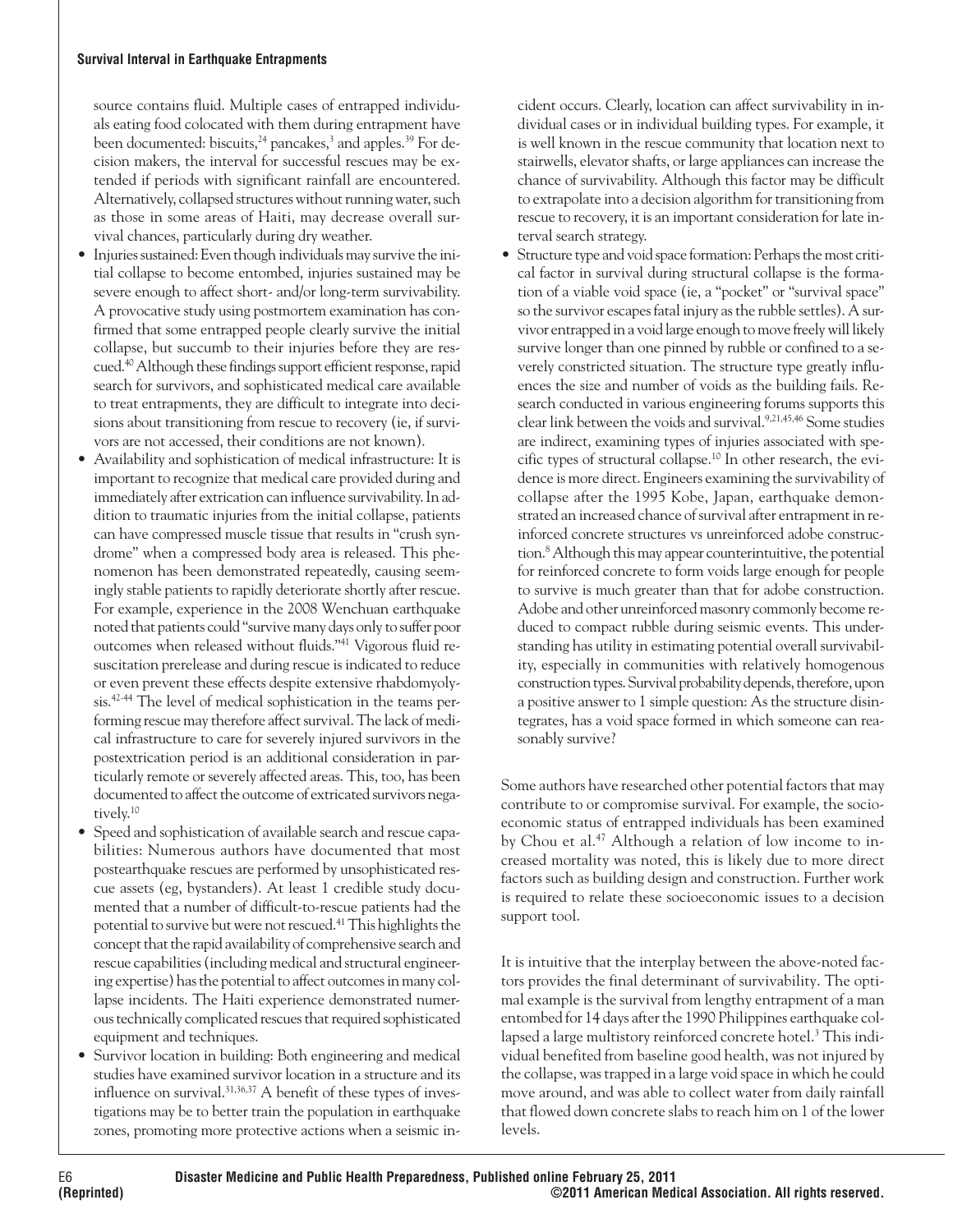If any 1 factor is to be weighted more heavily than the other, the potential for void space formation is clearly the predominant variable allowing survival. Without a void space large enough for the individual to maintain vital organ function, human life is incompatible with extended rubble entrapment. In addition, void spaces can be estimated and located based upon structure types and other factors, focusing search techniques. This reasoning weighs heavily in some professional search and rescue initiatives that develop formal structural triage and search strategies.<sup>48,49</sup>

### **DECISION-MAKING PROCESSES: THE TRANSITION FROM RESCUE MODE TO RECOVERY OF BODIES**

Collapsed structure incidents, especially those resulting from earthquakes with resultant widespread damage, present a challenge: determining when rescue efforts should be suspended so that other important response and recovery activities can receive available focus and resources. The ramifications of this decision, together with the variability between earthquake impacts, suggest that an incremental decision process be followed rather than proposing a single time frame to be universally applied. Decreasing the uncertainty of whether live survivors remain under the rubble requires an integrated interdisciplinary approach: structural engineering, technical and canine search, rescue, hazardous materials, and medical professionals may provide relevant input.

Although this multidisciplinary approach may be intuitive, it must be recognized that the individuals making the authoritative decisions regarding transition to rescue are commonly governmental leaders in the affected area. Providing recommendations to support this difficult decision may therefore be problematic without additional published and verified guidance. In the experience of the authors (A.G.M., J.A.B.), the search and rescue mode is unnecessarily extended in many situations by political leaders responding to public emotion, even with little realistic hope for additional survivors. The goal in closing the search phase is to eliminate the uncertainty of live survivors remaining under the rubble or to reduce the uncertainty to levels that are acceptable to those responsible for the final decision.

Elements of a decision support tool already exist. In the United States, federal urban search and rescue assets have strategies that are designed to improve the effectiveness of the search for survivors.48 In addition, international structural triage guidelines have been published.<sup>49</sup> Although the ultimate purpose of these processes is slightly different than determining transition from rescue to recovery, much of this material is relevant. Current search strategies are broadly based upon 2 main factors: predictability of human presence in the target structures and the structure/collapse types.

The ability to predict population density rests largely on the timing of the earthquake impact and the intended purpose of the collapsed structures. For example, school collapse during a weekday, daytime earthquake creates a higher probability of entrapped individuals in the rubble. This was the case in Portau-Prince, Haiti, because the earthquake struck while many universities were in session. It should be noted that some structures, such as hospitals, are densely occupied at all times.

The types of structures involved and collapse patterns similarly are important mainly because they generally determine the probability of survivable void formation. As noted earlier, unreinforced stone, brick, and adobe construction tend to fail catastrophically, leaving few void spaces. This rubble, however, is typically easier to search because much work can be done by hand to clear the debris. For example, during the catastrophic 2001 Gujarat earthquake in rural India, many of the affected structures were constructed of unreinforced masonry that was reduced to collapsed, compact piles.<sup>50</sup> Reinforced concrete, depending on the quality of the construction, can also fail easily but commonly results in multiple void spaces that can contain survivors; the voids are, however, more difficult to access without specialized expertise and equipment. This was a recurring pattern in Haiti, where construction standards are lax but reinforced concrete is a predominant building design.

Any proposed strategy for determining transition from rescue to recovery should take into account the 2 above-described factors of population location and structure/collapse type as a primary step. This may be summarized as a strategy based upon determining the following: Were the people there before the collapse? and if so, what is the likelihood of void space formation in those collapsed structures? More focused searches may be conducted by considering other factors that play a role in void space formation. For example, nonstructural elements (eg, large appliances, walk-in safes) or structural elements (eg, elevator shafts, basement elements) can promote the formation of void spaces. Two of the individuals rescued in Haiti were located in a collapsed elevator shaft (Table 1). Focused search in these areas, although potentially difficult, may be fruitful in locating survivors. Alternatively, potential void space areas subjected to intense smoke, fire, or major hazardous materials release may become a lower priority in the resource-constrained search environment. Unreinforced masonry without a basement that fails catastrophically is another example of a potential low-priority assignment under these circumstances (except where young children may be present).

Beyond schools, other structures with significant numbers of missing children should be targeted as high priority. Beyond the human sensitivity of saving children, this priority is justified by their smaller size, increasing the likelihood of survival even in extremely constrained voids.

As the search interval evolves, other factors can influence the likelihood of continued survival. As long as the potential for viable void spaces exists, the strategy should take into consideration other variables such as access to ventilation, water and, to a lesser extent, food. Tightly sealed spaces can protect for a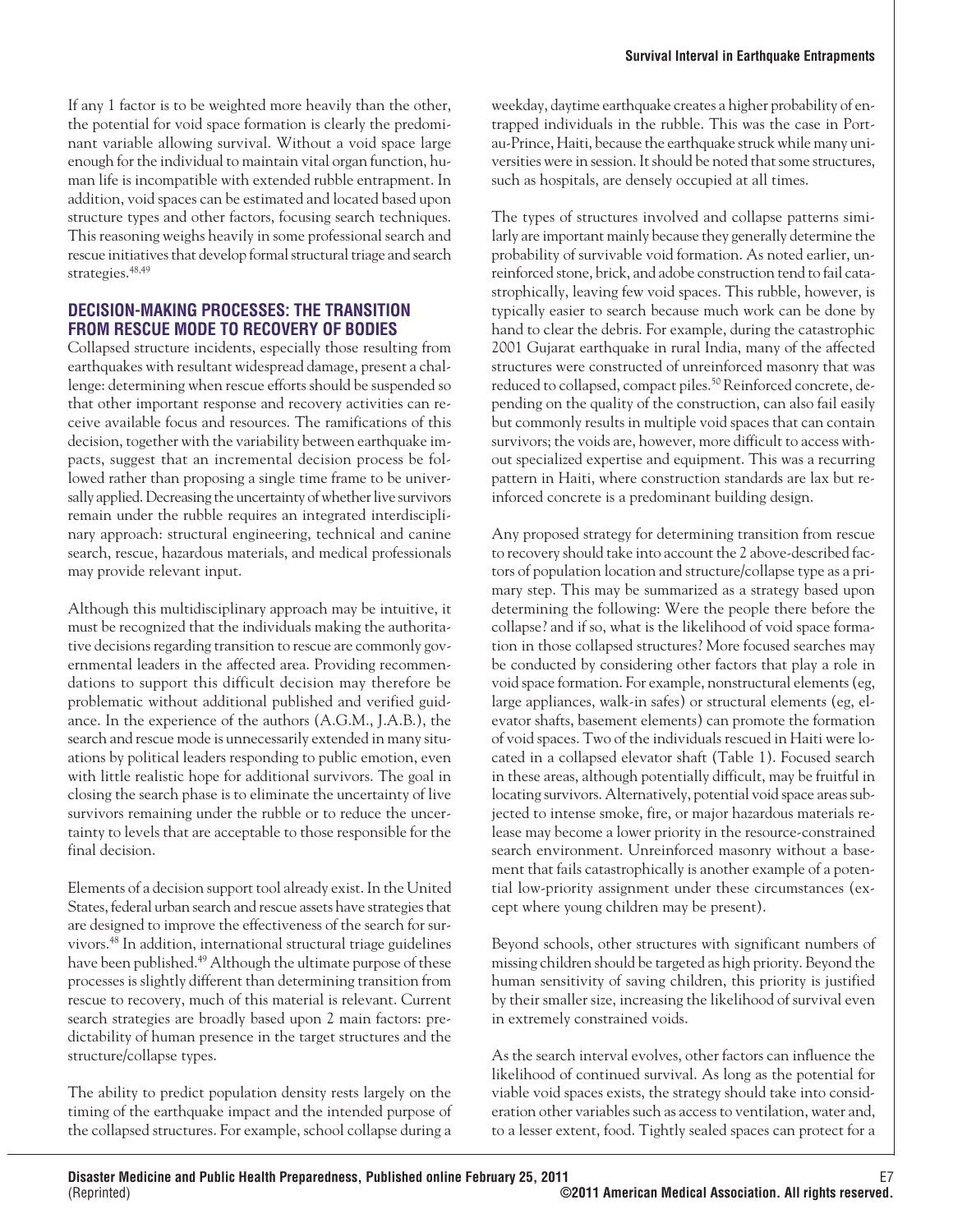#### **Survival Interval in Earthquake Entrapments**

short period against heat, smoke, and fire; however, lack of ventilation will prevent extended survival. Areas (eg, broken pipes, holding tanks, bathing areas) where water from the failed building can collect or where rainfall may collect within structures may sustain survivors who remain entombed in ventilated spaces. Potential access to food and water in other ways should be considered (eg, entrapment in a supermarket in Haiti). Some of the most extreme time-to-rescue survivors summarized earlier had access to water or other acceptable fluids.

The dramatically visible components of large collapsed structures are the upper floors, but prolonged survivors more likely are located on the ground floor or in below-grade spaces, where support for void space creation, access to water, and protection from climatic elements such as heat may be enhanced. Suggesting that these areas be accessed for extended search through elevator shafts, tunneling, and other routes may be important before transitioning efforts away from the search.

Concentrating the search in locations where these abovementioned factors are prominent may focus the most promising activity in the late stages of collapsed structure response, while awaiting the official declaration for the end to search and rescue activities. In fact, rather than an all-or-nothing decision, transition from active search and rescue mode to recovery mode may be incremental as resources are retired and remaining resources focus upon only the areas with factors supporting longer-term survival. Refocusing the search to areas with remaining survival possibility may be more politically appealing and will decrease resource needs, redirect the authorities' focus, and release resources toward other pressing human priorities. Trained medical personnel may be an essential element of a multidisciplinary process assisting political authorities in this strategy that conducts transition from rescue mode to the recovery of bodies.

An example of input into this type of decision making occurred after the September 11, 2001, terrorist attacks in New York City. Relevant discipline experts from urban search and rescue provided input into the mayor's strategy for transitioning the focus of response. A process was outlined for the transition from full-scale search to a broader delayering and more expedient search methodology (J.A.B. was a direct participant). Finally, a finite time for declaring missing people to be deceased was established. The medical input into this process was based upon preliminary data compiled by the authors (J.A.B., A.G.M.) for their 2006 published survival study.

It is important to recognize that decision making by government leaders may be influenced by politics, public confidence, and the media reporting of late "live finds." Urban search and rescue experts, including trained medical personnel, can assist in providing balanced advice that addresses each of these issues. The veracity of any publicized late rescues should be rapidly investigated and if indicated, publicly corrected because

this can have adverse effects on an otherwise responsible decision to end the search phase of an emergency response.

During the response to the 2010 Haiti earthquake, the importance of understanding the influence of contributing survival factors was highlighted. The 2 lead authors (A.G.M., J.A.B.) directly experienced multiple situations in which widespread literal interpretation of the survival findings from their 2006 study were used to argue for continued high-risk search in situations with no survival probability. During planning discussions and other venues, including explanatory sessions with families of missing people, the 14-day duration from the 2006 publication was repeatedly cited and considered a definitive milestone for full-scale search without apparent consideration of other factors (A.G.M., J.A.B., personal observations). The present article is in part motivated by a desire to provide a better understanding of survival probabilities under realistic, situationspecific conditions. Furthermore, any decision-support algorithm must be written such that it can be understood by nontechnical populations such as responsible political authorities and the family members of missing people.

Any decision algorithm should be vetted against collected data regarding times to rescue. For this to occur, more reliable sources must be developed. One such potential resource for developing and maintaining this database is the International Search and Rescue Advisory Group (INSARAG), an advisory body under the guidance of the Office for Coordination of Humanitarian Affairs within the United Nations. A recent proposal has been made to this body to more formally study rescues by international response teams made after earthquakes. The proposal is structured in such a way to capture not only rescue times but also other relevant factors that may contribute to or negatively affect survival. In addition, it suggests formal epidemiologic definitions that only a few researchers have considered.11,21 For example, a survivor of a complicated technical rescue is currently not distinguished in most data sets from those released from confinement with only minimal assistance. The importance of these distinctions affects further evolution of a decision algorithm, and this is recognized in the INSARAG proposal under consideration.

The findings from these studies may be extrapolated, with care, to other, nonearthquake situations involving potential collapse entrapments. For example, if asked questions regarding the probability of live entrapments after mudslides and other ground failures, medical personnel should request an evaluation of the collapse area to discern evidence of survivable void spaces. This may, for example, be accomplished using ground-penetrating radar and other sophisticated methods. If no voids are found, then survival by missing people is extremely improbable.

## **CONCLUSIONS**

Earthquakes will continue to affect urban areas and unfortunately precipitate widespread structural collapse. Competing priorities in the face of scarce response resources usually will be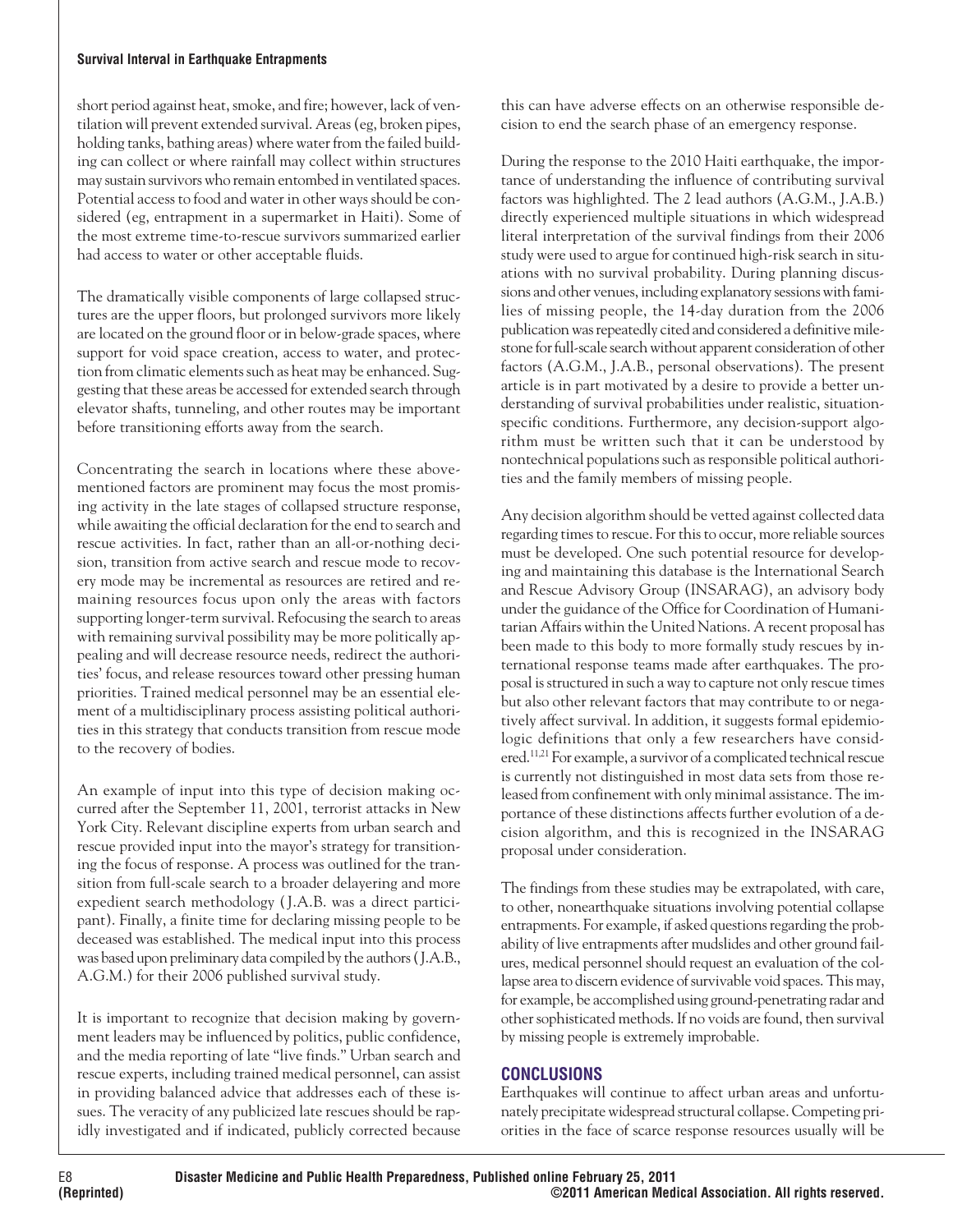experienced by those assisting the affected population. Despite this, search and rescue focused upon entrapped survivors will remain a high priority in every affected location. The duration of this high-risk and resource-intensive activity must be considered carefully. In multiple collapsed structure settings, 2 of the authors ( J.A.B., A.G.M.) have encountered the command-level question "is anyone still alive in there?" Stopping search efforts prematurely may become a self-fulfilling prophecy, because no further "live finds" are likely and the nature of these incidents may preclude sophisticated forensic investigation to determine time of death in recovered bodies. Unnecessarily extending search and rescue risks further casualties in responders and misallocation of scarce resources.

The evolving body of published data about entrapped victims suggests a significant variability in survival across earthquake experiences. Rather than proposing a simplified, absolute time limit for the entrapped individual's survival interval, a more cogent decision methodology should be developed that considers the factors presented in this article. The potential existence of void spaces is believed to be the most influential factor to incorporate into this decision support algorithm, followed by factors related to ventilation, available water (and to a lesser extent food), and then other considerations. The decision process must factor in important political and social considerations unique to the country that is affected. Proposals for future data collection, such as the one under consideration by INSARAG, can improve understanding of factors influencing the survival interval. Current understanding strongly supports the concept that projected survival time will vary from incident to incident and even location to location within an incident, and thus should not be based on an absolute number.

**Author Affiliations:** Dr Macintyre is Professor of Emergency Medicine, Dr Barbera is Co-director of the Institute for Crisis, Disaster, and Risk Management, and Dr Petinaux is Assistant Professor of Emergency Medicine at The George Washington University.

**Correspondence:** Address correspondence and reprint requests to Dr Anthony G. Macintyre, Professor of Emergency Medicine, The George Washington University, 2150 Pennsylvania Ave, NW, Suite 2B, Washington, DC, 20037 (e-mail: amacintyre@mfa.gwu.edu).

Received for publication October 8, 2010; accepted December 29, 2010.

**Author Disclosures:** The authors report no conflicts of interest. The opinions expressed in this manuscript are those of the authors alone and should not be construed to represent official policy or opinion of the Fairfax County Urban Search and Rescue Program, or of the Office for US Foreign Disaster Assistance (OFDA)/ United States Agency for International Development (USAID).

#### **REFERENCES**

- 1. Barbera JA, Macintyre A. Urban search and rescue. *Emerg Med Clin North Am*. 1996;14(2):399-412.
- 2. *Humanitarian Charter and Minimum Standards in Disaster Response*. Geneva: The Sphere Project; 2004.
- 3. Macintyre AG, Barbera JA, Smith ER. Surviving collapsed structure entrapment after earthquakes: a "time-to-rescue" analysis. *Prehosp Disaster Med*. 2006;21(1):4-17, discussion 18-19.
- 4. Barbera JA, Cadoux CG. Search, rescue, and evacuation. *Crit Care Clin*. 1991;7(2):321-337.
- 5. Safar P. Resuscitation potentials in mass disasters. *Prehosp Disaster Med*. 1986;2:34-47.
- 6. Noji EK, Kelen GD, Armenian HK, Oganessian A, Jones NP, Sivertson KT. The 1988 earthquake in Soviet Armenia: a case study. *Ann Emerg Med*. 1990;19(8):891-897.
- 7. Durkin M, Coulson A, Ohashi H. Casualties, survival, and entrapment in heavily damaged buildings. In: Proceedings of the 9th World Conference on Earthquake Engineering; August 2-9, 1988; Kyoto, Japan.
- 8. Murakami H, Takemoto T, Sakamoto K. Study of search and rescue operations in the 1995 Hanshin-Awaji earthquake: analysis of labor work in relation with building types. In: Proceedings of the 12th World Conference on Earthquake Engineering; January 30-February 4, 2000; Auckland, New Zealand.
- 9. Lu H, Kohiyama M, Horie K, et al. Building damage and casualties after an earthquake: relationship between building damage pattern and casualty determined using housing damage photographs in the 1995 Hanshin-Awaji earthquake disaster. *Nat Hazards*. 2003;29:387-403.
- 10. Van Der Tol A, Hussain A, Sever MS, et al. Impact of local circumstances on outcome of renal casualties in major disasters. *Nephrol Dial Transplant*. 2009;24(3):907-912.
- 11. de Bruycker M, Greco D, Annino I, et al. The 1980 earthquake in southern Italy: rescue of trapped victims and mortality. *Bull World Health Organ*. 1983;61(6):1021-1025.
- 12. Noji EK, Armenian HK, Oganessian A. Issues of rescue and medical care following the 1988 Armenian earthquake. *Int J Epidemiol*. 1993;22(6): 1070-1076.
- 13. de Ville de Goyet C. Stop propagating disaster myths. *Prehosp Disaster Med*. 1999;14(4):213-214.
- 14. Klain M, Ricci E, Safar P, et al. Disaster reanimatology potentials: a structured interview study in Armenia. I: Methodology and preliminary results. *Prehosp Disaster Med*. 1989;4:135-142.
- 15. López MI, León NA. Babies of the earthquake: follow-up study of their first 15 months. *Hillside J Clin Psychiatry*. 1989;11(2):147-168.
- 16. Sever MS, Erek E, Vanholder R, et al. Lessons learned from the Marmara disaster: Time period under the rubble. *Crit Care Med*. 2002;30(11): 2443-2449.
- 17. Sheng ZY. Medical support in the Tangshan earthquake: a review of the management of mass casualties and certain major injuries. *J Trauma*. 1987;27(10):1130-1135.
- 18. Li W, Qian J, Liu X, et al. Management of severe crush injury in a frontline tent ICU after 2008 Wenchuan earthquake in China: an experience with 32 cases. *Crit Care*. 2009;13(6):R178.
- 19. Quan Y, Pan X, Deng S, et al. Features of crush injury in Wenchuan earthquake and the corresponding operational methods [in Chinese]. *Chin J Repar Reconst Surg*. 2009;23:549-551.
- 20. Erek E, Sever MS, Serdengeçti K, et al; Turkish Study Group of Disaster. An overview of morbidity and mortality in patients with acute renal failure due to crush syndrome: the Marmara earthquake experience. *Nephrol Dial Transplant*. 2002;17(1):33-40.
- 21. Coulson A. Epidemiologic concepts and earthquake injury research in *Proceedings of the International Workshop on Earthquake Injury Epidemiology for Mitigation and Response, 10-12 July, 1989*. Ed. Jones NP, Noji EK, Krimgold F, Smith GS. Baltimore: Johns Hopkins University, 1989.
- 22. Wagner R, Jones N, Smith G, et al. Study methods and progress report: a case control study of physical injuries associated with the earthquake in the county of Santa Cruz. In: Tubbesing S, ed. *The Loma Prieta, California, Earthquake of October 17, 1989. Loss Estimation and Procedures. Professional Paper 1553-A.* Washington, DC: US Geological Survey; 1994: 39-62.
- 23. Family scoffs at woman's quake survival story. http://www.smh.com.au /articles/2005/12/15/1134500962208.html. Published December 16, 2005. Accessed September 24, 2010.
- 24. British Broadcasting Corporation. Haiti quake: survivor stories. http://news .bbc.co.uk/2/hi/americas/8459090.stm. Accessed September 24, 2010.
- 25. Pavia W. Rico Dibrivell pulled alive from Haiti rubble two weeks after